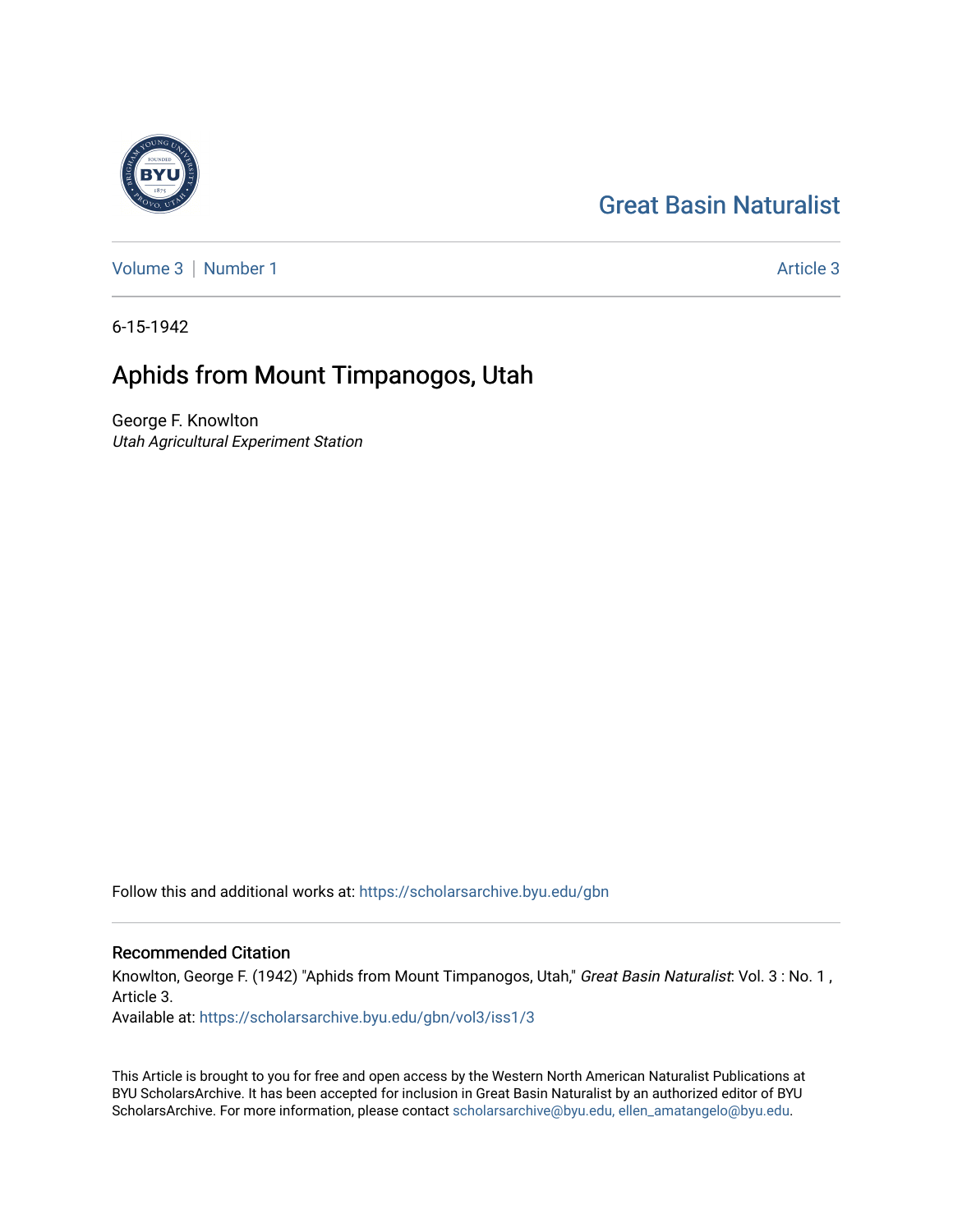### APHIDS FROM MOUNT TIMPANOGOS, UTAH<sup>(1)</sup>

GEORGE F. KNOWLTOX Research Associate Professor of Entomology Utah Agricultural Experiment Station

The following report deals particularly with three apparently undescribed aphid species submitted to the writer for identification by Doctor C. Lynn Hayward of the Zoology and Entomology Department of the Brigham Young University at Provo, Utah.

Myzus haywardi Knowlton, n. sp. (fig I, 1-5)

ALATE VIVIPARA: Size 1.8 mm. long; body without definite color markings: antennal tubercles but moderately developed, diverging ; antennae dusky to blackish beyond base of III, extending to beyond cornicles; antennal III, 0.54 mm. long with <sup>19</sup> to <sup>23</sup> sensoria; IV, 0.39; V. 0.3 to 0.32; VI, 0.125 to 0.14 + 0.53 to 0.54 mm.; rostrum reaching second coxae; rostral IV  $+$  V (fig. 4), 0.095, obtuse; hind tibiae 1.54; hind tarsi (fig. 5) 0.158 mm. long; cornicles pale, cylindrical, 0.395; cauda pale, 0.22, with 3 hairs on each side.

Collection : On Galium or Rudbeckia, Big Tree Camp, Mt. Tinipanogos, Utah, June 7, 1940.

TAXONOMY: This aphid keys to Myzus scammelli Mason in the Mason (U. S. Dept. Agr. Misc. pub. 371 : 5, 1940) key, from which it differs in: Head with more distinct antennal tubercles, more sen soria on longer antennal III, longer unguis, cauda lacking a definite constriction. In Gillette and Palmer's key (Ann. Ent. Soc. Amer. 27: 201, 1934) haywardi runs to M. mahaleb Koch (= lythri (Schr.)) from which it differs in having more elongate cauda, more sensoria on a longer antennal III, and shorter cornicles.

Key to Aptera of the Mac. albifrons Group

| 3. Antennal III of aptera with 20 to 45 sensoria <i>albitrons</i> Essig<br>Antennal III of aptera with 5 to 17 sensoriathermopsaphis K. |
|-----------------------------------------------------------------------------------------------------------------------------------------|

<sup>(1)</sup> Contribution from the Entomology Department. Utah Agricultural Experiment Station, Logan.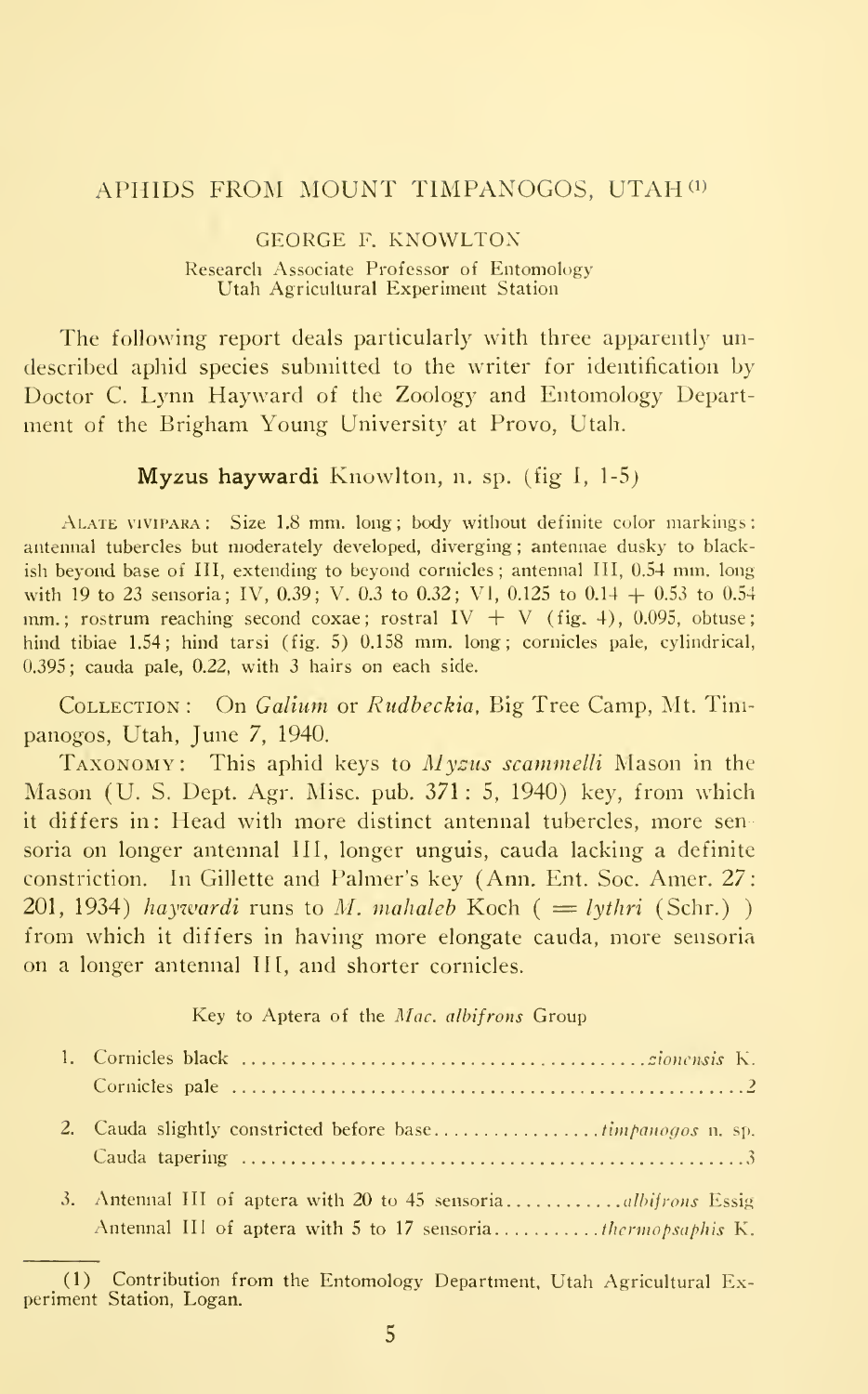### Macrosiphum timpanogos Knowlton, n. sp. (fig. I, 6-9)

APTEROU'S VIVIPARA : Color pale; size large, 4.1 to 5 mm. long ; abdomen 2.75 wide; width through eyes 0.74; ocular tubercles present; rostral IV  $+$  V (fig. 6),  $0.17$ ; antennae 5.75 mm. long, pale to dusky, darker beyond middle of V; antennal III, 1.23 to 1.26 mm. long, with <sup>11</sup> to 22 sensoria (average 16) ; IV, 0.95 to 1.21 V, 1.03 to 1.09; VI, 0.24 to 0.25  $+$  1.64 to 1.7 mm. long; pleural margins of thoracic segments rugulose; cornicles pale, darker at tip, 1.11 to 1.22 mm. long with distal 0.9 to 0.11 reticulated; cauda pale, 0.63 to 0.65 mm. total length, slightly constricted before base with about 5 pairs of lateral hairs ; hind tibiae 3.8 to 3.95 hind tarsi 0.24 mm. long.

Collection: Host? (Probably from a lupine of some kind). At Hidden Lake Camp, Mt. Timpanogos, Utah, July 23, 1940.

Taxonomy: Macrosiphum timpanogos n. sp. differs from M. ci onensis Knlt, in having pale rather than black cornicles, more sensoria on antennal HI, has longer unguis, cornicles; averages fewer sensoria on antennal TIT, has longer antennal V, cauda, hind tibiae and body than M. albifrons Essig. It differs from M. thermopsaphis Knlt, in



Fig. 1. Myzus haywardi n. sp., alate 1-5. Macrosiphum timpanogos n. sp., aptera 6-9. *Aphis ribiensis* G.-P., alate 10. *Cinara osborni* n. sp., aptera 11-15,<br>20. *Macrosiphum coweni* (Hunt.), aptera 16-17. *Flabellomicrosiphum tridentata*<br>(Wil.), aptera 18. *Anoccia querci* (Fitch), alate 19.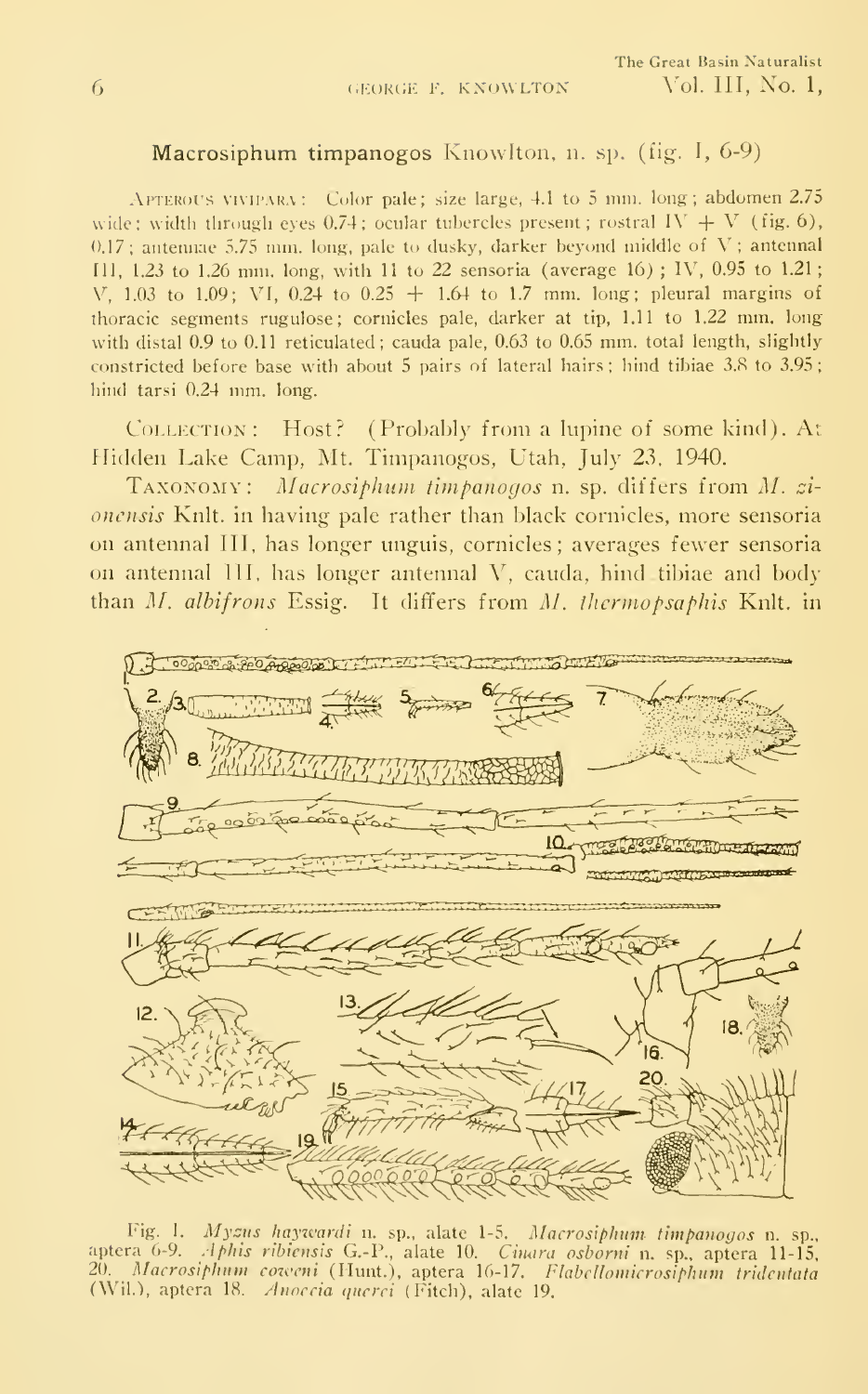being larger in size, having longer antennae, longer rostral  $IV + V$ , and averages more sensoria on antennal 111.

#### MACROSIPHUM STANLEYl Wilson

Specimens of this species were collected on Sambucus microbotrys at Big Tree Camp, Mt. Timpanogos, June 4, August <sup>1</sup> and 2, 1940, and Lost Lake, Uinta Mountains, in Utah, August 28, 1940.

#### Cinara osborni Knowlton n. sp. $(2)$  (fig. I, 11-15, 20)

APTEROUS VIVIPARA: Body 3.48 to 3.6 mm. long and 1.93 to 2.28 wide across the abdomen; head width  $0.85$  to  $0.93$  mm. through eyes; ocular tubercles (iig.  $20$ ) well developed; antennae 1.49 to 1.65, pale except distal ends of ill, iV, V and most of VI which are darker; antennal III, 0.63 to 0.665, without sensoria; IV, 0.1% to 0.26; V, 0.2 to 0.265, without secondary sensoria; VI, 0.142 to 0.158 + 0.049 to 0.06 mm.; rostrum reaching mid-abdomen; rostral  $IV + V$  acute at tip, 0.315 mm. long; hind tibiae 2.53 long (fig. 13) largely pale; abdominal segments with broad pleural sclerotized areas with irregular margins and detached, small, broken off, sclerotized "islands"; body hairs abundant, 0.08 to 0.095; cornicles with broad bases, armed with both long hairs (0.14 mm.) interspersed with more numerous short, fine hairs (fig. 12) ; anal plate rounded, dusky.

COLLECTION. On Pseudotsuga mucronata at Aspen Grove, Mount Timpanogos, Utah, June 30, 1940.

Taxonomy: This species runs to Cinara solitaria (G. and P.) in Gillette and Palmer's key (Ent. Soc. Amer. Ann., 24: 844, 1931). From this it differs in being larger in size, having longer hind tibiae and antennae, and relatively longer antennal III in proportion to length of IV and V. It differs from Cinara pergandia (Wilson) in possessing paler hind tibiae with less spine-like bristles, lacking secondary sensoria on antennal V, and in having well developed oculai tubercles.

Types for the present in the collection of the writer. Paratype of Macrosiphum timpanogos n. sp. in the insect collection of the Department of Zoology and Entomology, Brigham Young University.

Dr. Hayward also collected: Macrosiphum stanleyi Wilson on Sambucus microbotrys, Macrosiphum crenicornum S.-K., probably on Geranium and Mindarus abietinus Koch on Pseudotsuga mucronata. This latter species was probably accidental on this host.

Some aphids collected around the lower slopes and along highways of Mount Timpanogos by the writer include: Anoecia querci (Fitch)

<sup>(2)</sup> Named in honor of my distinguished Professor, Dr. Herbert Osborn. The writer is indebted to Professor M. A. Palmer for her suggestions concerning this species.